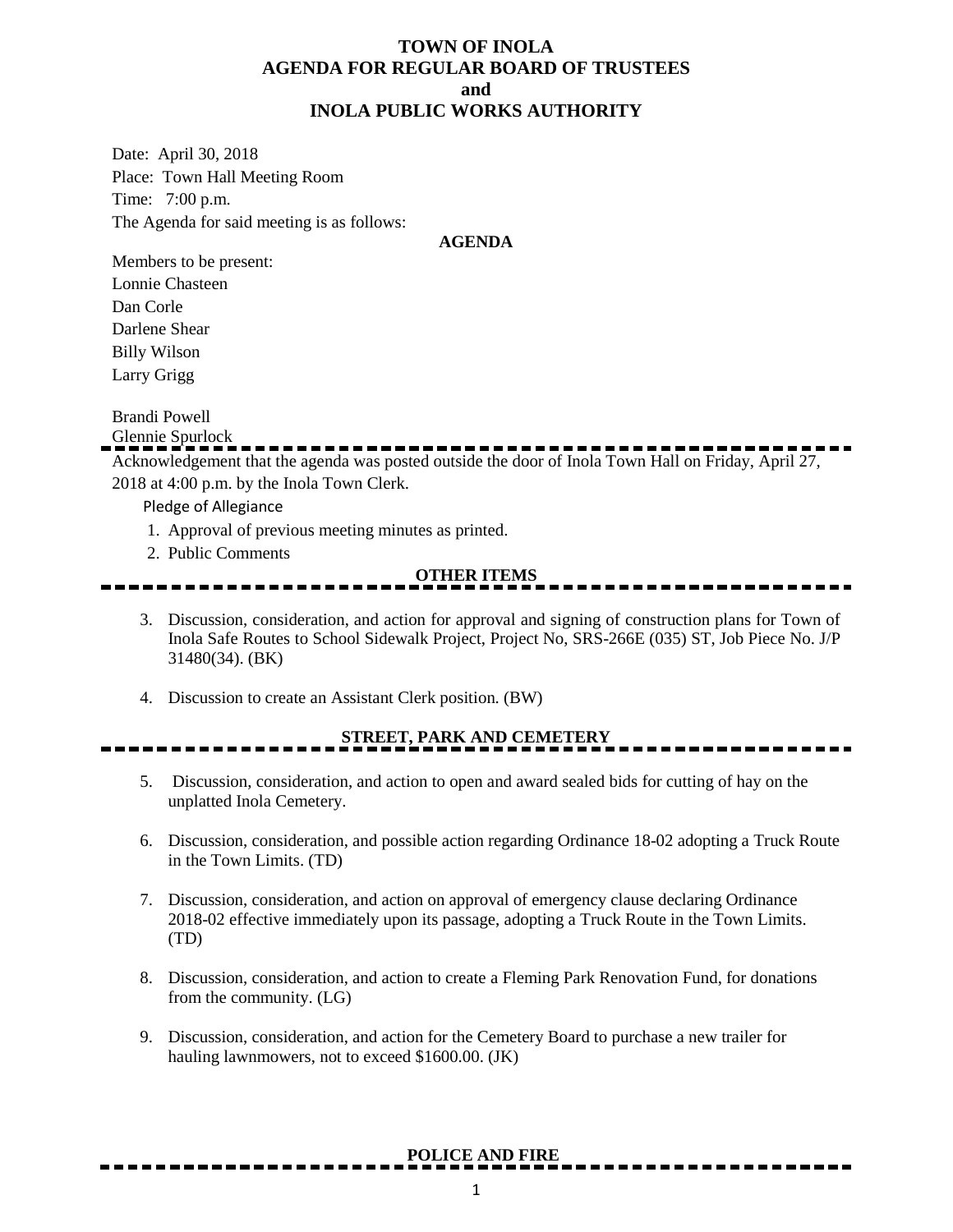- 10. Discussion, consideration, and action to give Christopher Sperry a pay increase for completing Cleet Certifications retroactive to March 21, 2018. (BC)
- 11. Discussion, consideration, and possible action on accepting Joe Goddard Enterprises, LLC proposal for annual maintenance on storm sirens, to be paid out of PWA funds. (DC)
- 12. Discussion, consideration, and possible action on animal control. (DC)

# **FINANCE AND AUDIT**

- 13. Treasurer's Report.
- 14. Motion to go into PWA.
- 15. Return from PWA.
- 16. Approval of purchase orders as initialed.

## **MAYOR'S COMMENTS**

17. Motion to adjourn.